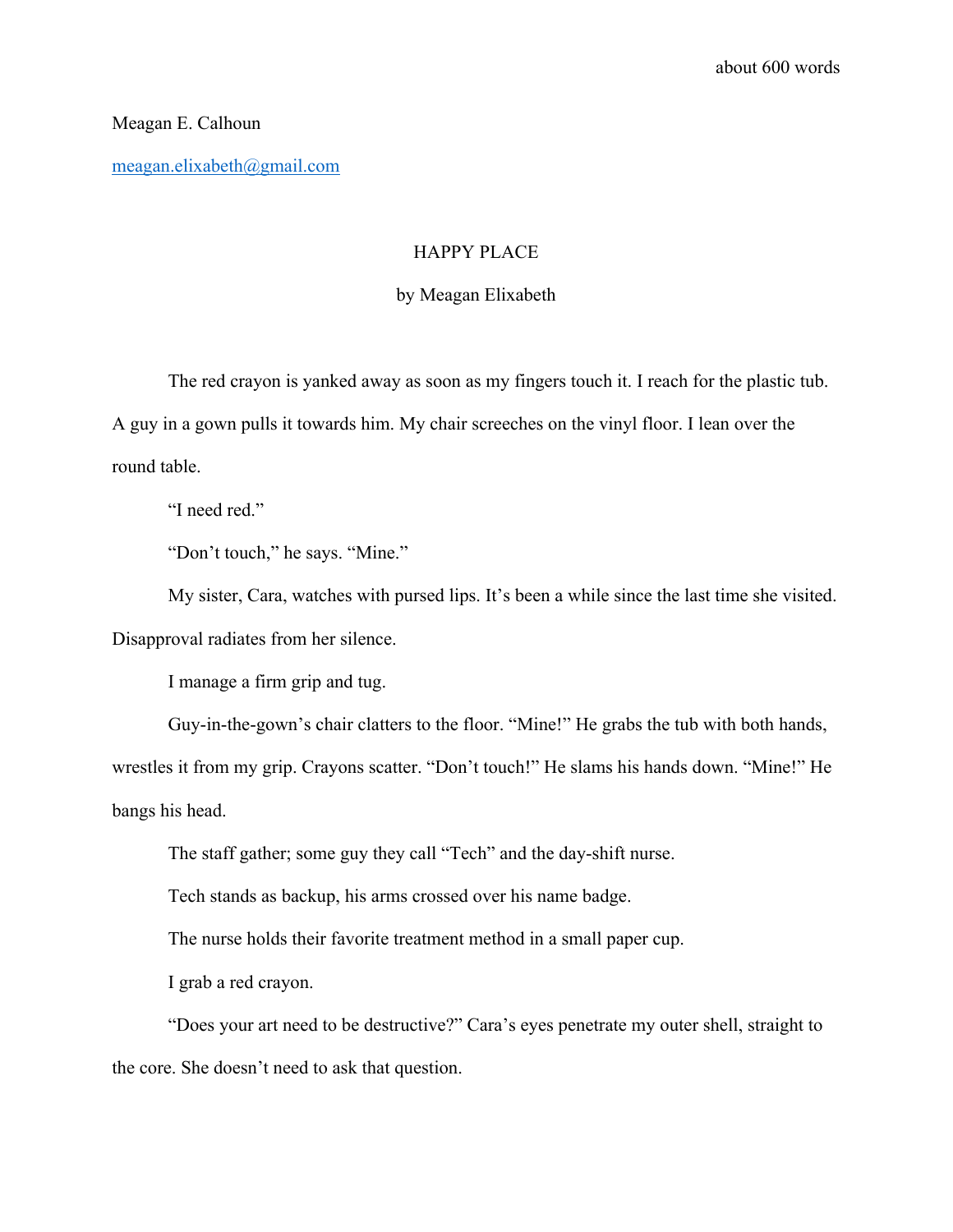I shrug. "It's my happy place."

She studies my work. A sun sets behind a farmhouse with a white picket fence. We play in the yard, with our dog.

I scribble fire. Behind us, our home burns to the ground.

"Where's our parents?" she asks.

"Don't remember."

"I heard you stopped taking your meds."

A smile pulls my lips. "That's why you showed today."

My sister motions to a folded piece of paper. "Happy birthday."

"Oh, right. Thank you, Cara." I act like there's gift wrap, my fingers delicate while they

unfold the paper. My smile spreads into a wide grin. "A birthday cake."

"Couldn't bring the real thing." Cara's skin wrinkles at the corners of her mouth. "You

don't like sweets anyway."

"This is great." I color flames on the drawn candle wicks.

"Make a wish, Alex."

"It's your birthday, too!"

"Together?"

"Okay."

"One. Two… Three!"

We blow at the make-belief candles. Spit flies out with our uncontained laughter.

"Happy birthday, Sis. Sorry I don't have a present. Didn't think I'd see ya today."

"What did you wish for?"

"I wish you would stay with me."